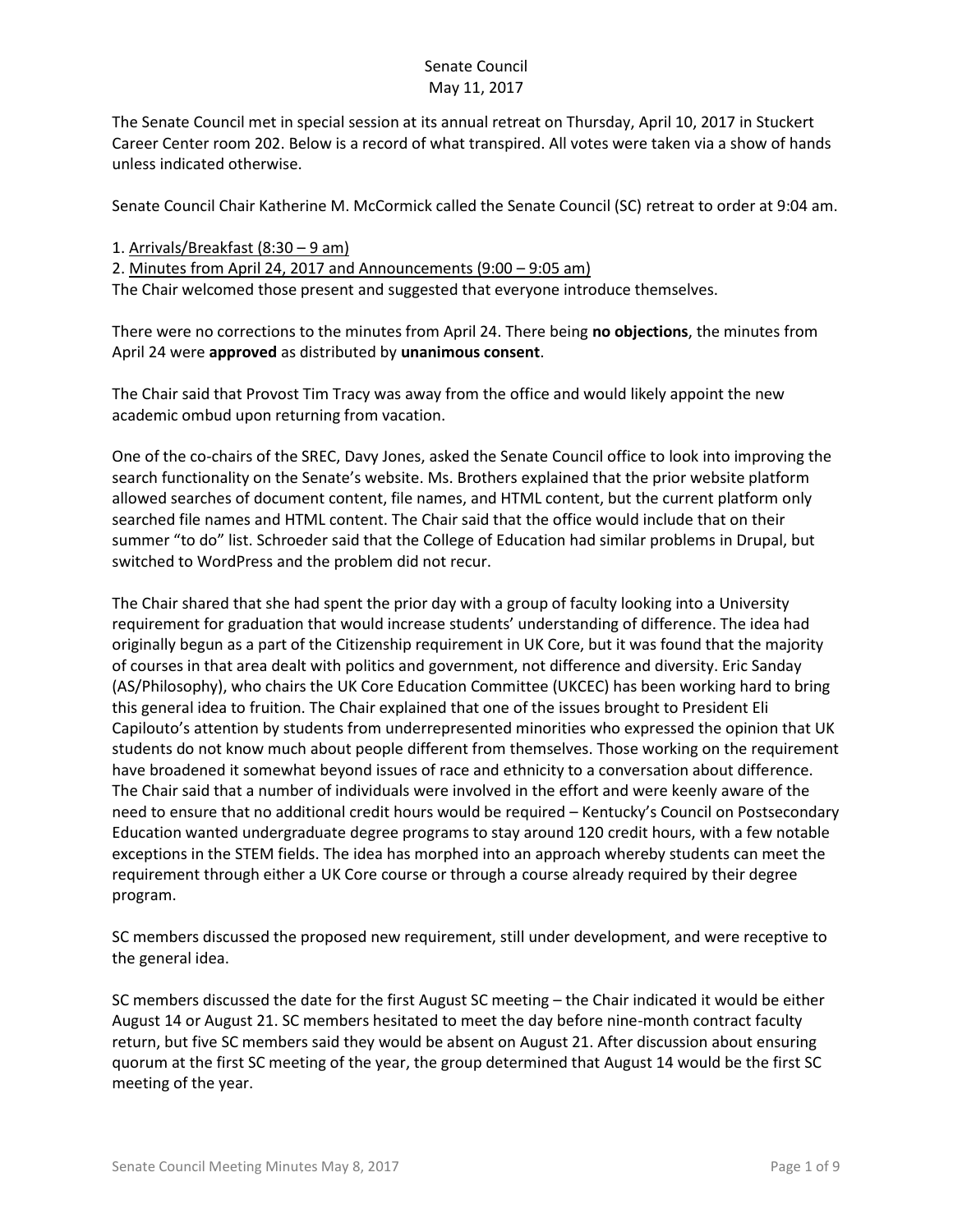# 3. Digitized Workflow for Distribution of Effort (DOE) Forms – Associate Provost for Faculty Advancement G. T. Lineberry, Project Manager Diane Gagel, and Assistant Financial Controller Jennifer Miles (9:05 – 10:00 am)

The Chair welcomed the guests for the presentation on digitized distribution of effort (DOE) forms: GT Lineberry (associate provost for faculty advancement), Diane Gagel (IT project manager), and Jennifer Miles (assistant financial controller). Lineberry, Miles, and Gagel presented information to SC members; there was lengthy discussion (about an hour) regarding the changes. SC members offered a variety of comments and questions.

SC members suggested that references to "research activity" should be renamed to something like "scholarly activity" to better include faculty whose DOE does not include traditional research. The terminology used by Vice President for Research Lisa Cassis regarding creative expression would be a good substitute. Mazur expressed repeated concerns that it was very difficult for a faculty member to verify that the data on the digitized DOE from SAP and Human Resources regarding payroll distributions for grants is correct.

Schroeder asked Lineberry about his perspective on the DOE and what it was intended to do. Lineberry responded that he saw it as a planning tool. When a faculty member and chair meet in March or April, the DOE is a starting point to establish the department chair's expectations. If the DOE is reviewed again in the fall (September through November) and information on funded activities is included, the DOE can demonstrate how much effort is committed to various DOE areas. He said the purpose was to know what UK has asked faculty members to do and what they have agreed to do. These comments led to many statements by SC members that their experiences with DOEs were quite different, that they were seen as a contract of what effort would be exerted where, not a starting point for discussions. McGillis stated that in the College of Medicine the DOE was used at part of performance evaluations. McGillis also expressed concern that external funding dollars on DOEs were used as part of performance evaluations. Lineberry and others stated that some college faculty had chosen to include external funding dollars as a metric or submetric for performance evaluations. The Chair commented that she was aware that Provost Tim Tracy is interested in various ways to demonstrate scholarship. The Chair used Mazur as an example. Mazur has a grant to work with schools in a certain Kentucky county – she has built a cohort of students and will offer tremendous service to the community with those grant dollars, but the total impact of Mazur's scholarship must also include the transformational impact felt by the community, not just the exact grant dollars.

Lineberry stated that if a faculty member's scholarship or research productivity had decreased, the department chair ought to work with the faculty member and direct their efforts elsewhere to narrow the gap – extra effort "here" could offset less-than-stellar efforts "there." Bird-Pollan stated that it would be nice if deans and department chairs could be reminded of that at the beginning of the year and Lineberry said that was feasible. Blonder noted that her department chair was very good at motivating faculty and listening; she wondered what types of training are available for department chairs. Lineberry replied that he has had 54 chairs go through his training academy (24 currently involved). He said that the ideal department chair is someone who has conversations with faculty members, reviews past productivity, and initiates conversations about how to help the faculty member do the most they can to contribute to the unit's mission. He said he was troubled to hear of department chairs who did not sound like they were supportive or helpful.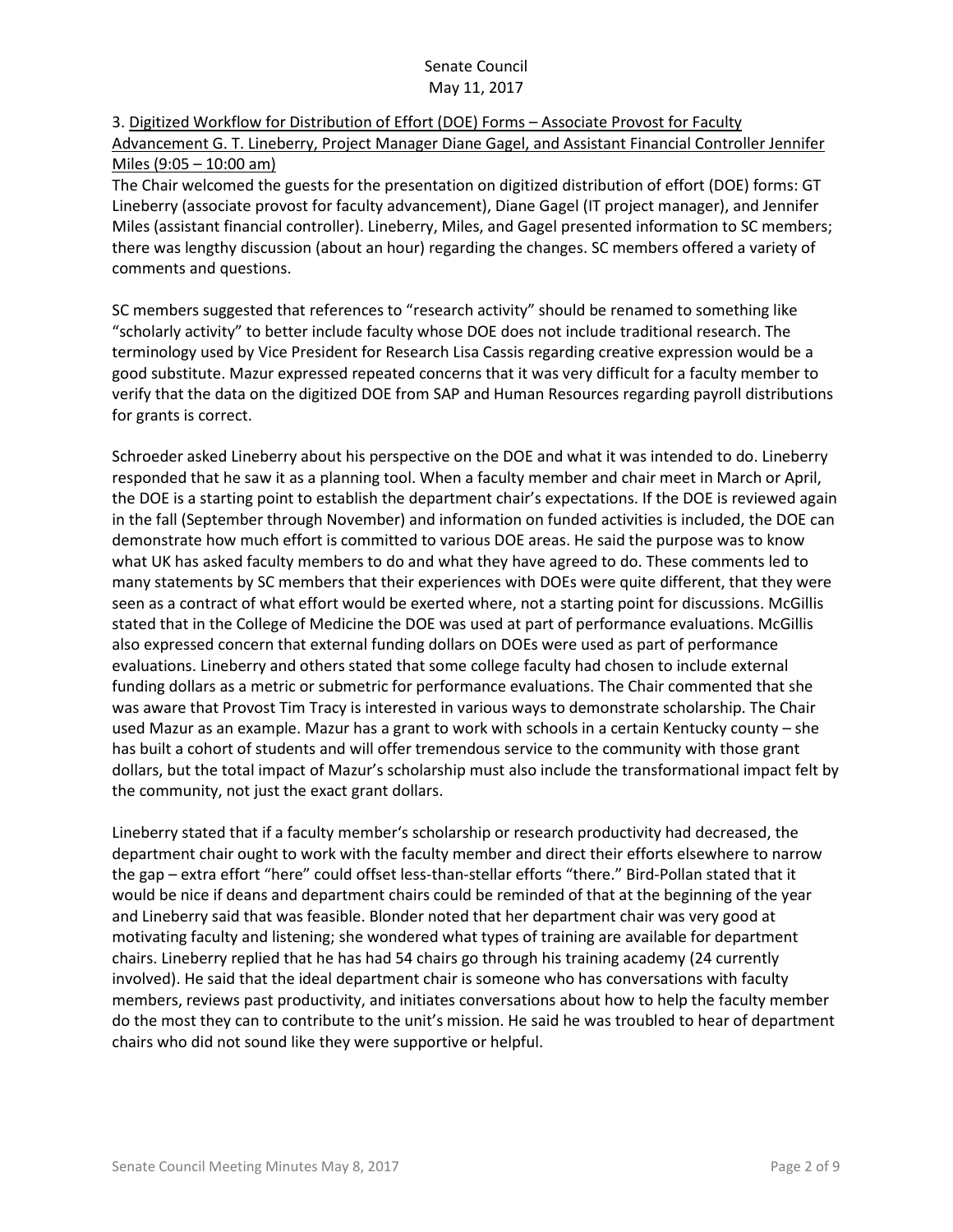As discussion wound down, the Chair thanked Lineberry, Gagel, and Miles for attending, noting that they had certainly received the feedback Lineberry had sought. SC members thanked their guests for attending and offered them a round of applause as a token of their appreciation. SC members took a 10-minute break and resumed their meeting around 10:30 am.

### 4. Senate Committee Compositions (10:00 – 10:30 am)

The Chair explained that it was time to populate University Senate committees – thanks to the good works of many different individuals, SC was in a position to be able to compose committees in May, instead of waiting until the fall semester. Ms. Brothers explained the paperwork in front of them and the process she used to tentatively place senators on various committees. She emphasized that what was presented to them was preliminary work; SC retained the authority to change compositions as appropriate.

SC members reviewed the Senate committee compositions and made a handful of changes. Members discussed committee chairs and offered suggestions to the Chair as to possible committee chairs for various committees for 2017-18. The understanding was that the Chair would be responsible for all final decisions regarding committee chairs, with the SC offering advice during the discussion. The compositions for the Senate's Admissions Advisory Committee and Senate's Retroactive Withdrawal Appeals Committee were not completed. SC members offered suggestions and it was determined that those particular compositions would come back to SC for review in the fall with changes to membership as discussed.

Grossman **moved** to approve the composition and changes as discussed (minus the compositions for Senate's Admissions Advisory Committee and Senate's Retroactive Withdrawal Appeals Committee) and Mazur **seconded**. A **vote** was taken and the motion **passed** with none opposed.

### 5. Standardizing Effective Dates for Changes to *Senate Rules* (10:45 – 11:00 am)

SC members discussed standardizing effective dates for changes to *Senate Rules*, using the supporting documentation posted with the agenda as a guide. After discussion, SC members present were in agreement. Cross **moved** to direct the Senate's Rules and Elections Committee (SREC) to codify in the *Senate Rules* that: changes to the Senate Rules that are approved through the Senate's Admissions and Academic Standards Committee (SAASC) are effective for the following fall semester; and changes that include an effective date in the motion are effective for that particular date; and all other changes to *Senate Rules* are effective the first day of the next fall semester. Grossman **seconded**. A **vote** was taken and the motion **passed** with none opposed.

### 6. Senate Committee Productivity (11:00 – 11:45 pm)

The Chair led SC members in a discussion about how to facilitate productivity and efficiency in Senate committee activities. Below are suggestions offered by SC members, although no motion was made.

- Have a conversation with new committee chairs to reinforce the importance of timeliness.
- Post expectations for committee chairs on a web page, such as expectation to meet as necessary and not rely solely on email. Another expectation to share would be that committee proposals/issues should be vetted by the committee within 10 business days.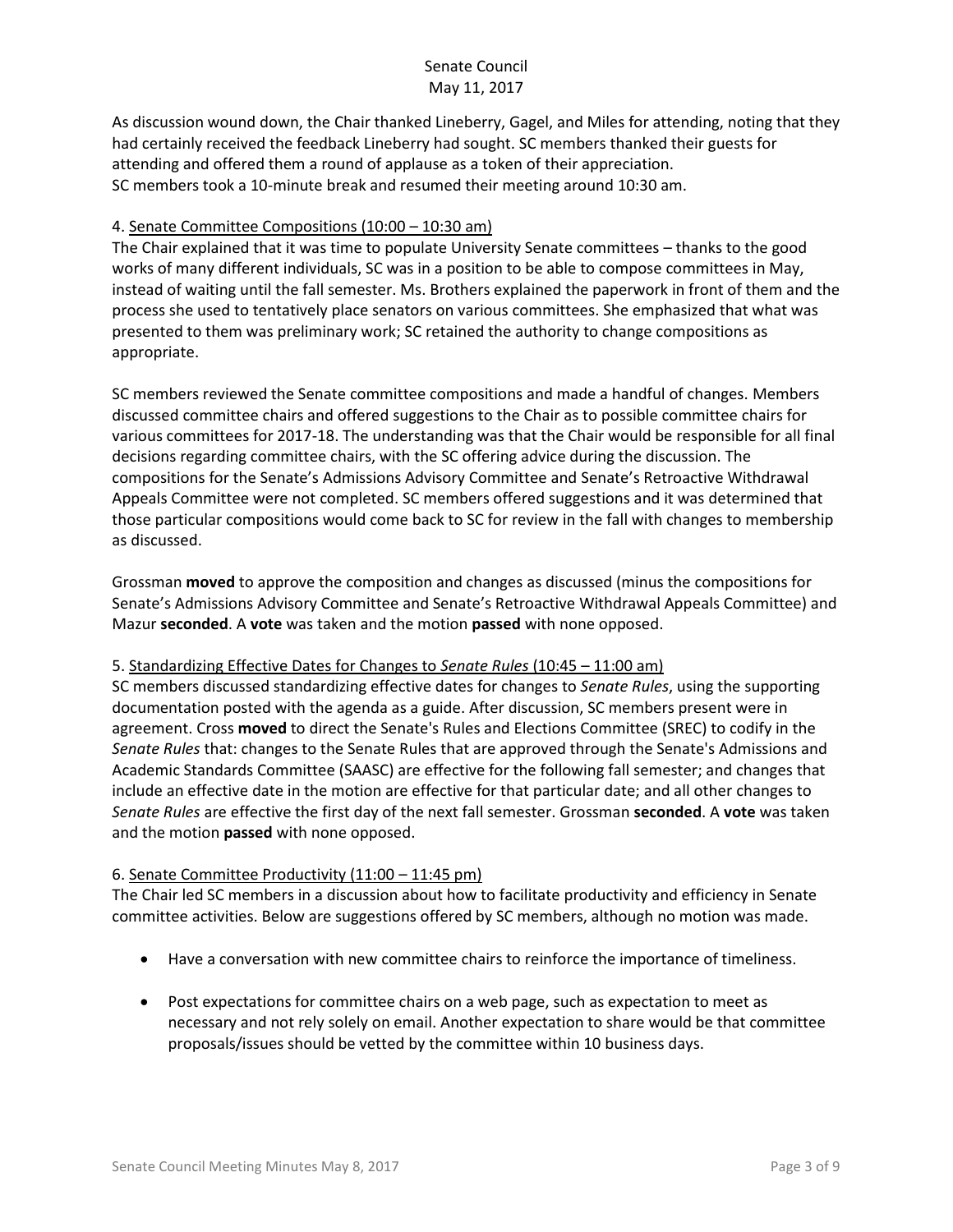- Require all committees to report to the SC at least annually. This will give SC baseline information (over time) about the need to retain specific committees. Some committees do not need to meet regularly to be helpful.
- If the level of productivity of a committee is not acceptable and can be attributed to the committee's chair, the SC Chair could chat with the committee chair and indicate that another chair could be found if the current chair is unable to actively serve.
- Ask committee chairs to draft an SOP for their particular committee and post them online and refer new committee chairs to these procedures to ensure continuity and expectations.
- In lieu of an annual report that merely acknowledged not having met, committee chairs could be asked to complete a questionnaire to gauge the need for the committee to continue.

### 7. LUNCH  $(12 - 1 \text{ pm})$

SC members adjourned for 45minutes for lunch.

When the meeting began again around 12:45 pm, SC members talked briefly about the Senate's "Committee on Committees," after Mazur explained that there was no specific charge for that committee. Bailey **moved** that the chairs of standing, ad hoc, and advisory committees meet as a group every fall and spring semester with the SC Chair serving as chair; in the fall semester include immediatepast committee chairs so they can share their experiences with new/current committee chairs, and in the spring semester, review committee activities for the past year and make a report to the SC prior to the end of the academic year, and that this group be referred to as the "Committee on Committees." Mazur **seconded**. A **vote** was taken and the motion **passed** with one abstention.

## 8. Department Chair and Dean Signatures: What Approvals are Needed and Under What Circumstances  $(1:15 - 1:45)$  pm)

The Chair explained that she had asked Ms. Brothers to put together a description of what approvals were currently required by the SC office. Ms. Brothers noted that if a memo from a department chair or school director included specific references to the date of a meeting and the content of discussion and votes, she did not also require meeting minutes; what was included was sufficient evidence that unit faculty were consulted.

SC members discussed the required approvals. While there was overall consensus that it would be nice to assume that unit faculty were appropriately consulted as needed, there was sufficient evidence that appropriate consultation did not always occur in every unit, hence the need to require information about approvals. Schroeder asked Ms. Brothers to post the supporting documentation as an FAQ on the Senate's forms page and that suggestion was met with wide support. SC members suggested that the file also be shared with associate deans, too.

Ms. Brothers commented that an all faculty email address could be created, through which the Chair could communicate Senate-related information to faculty. A regular email to all faculty, which could include information about required signatures on curricular proposals, could be sent out at the beginning of the fall semester. SC members were supportive of this idea.

### 9. University Senate Matters (1:45 – 2:15 pm)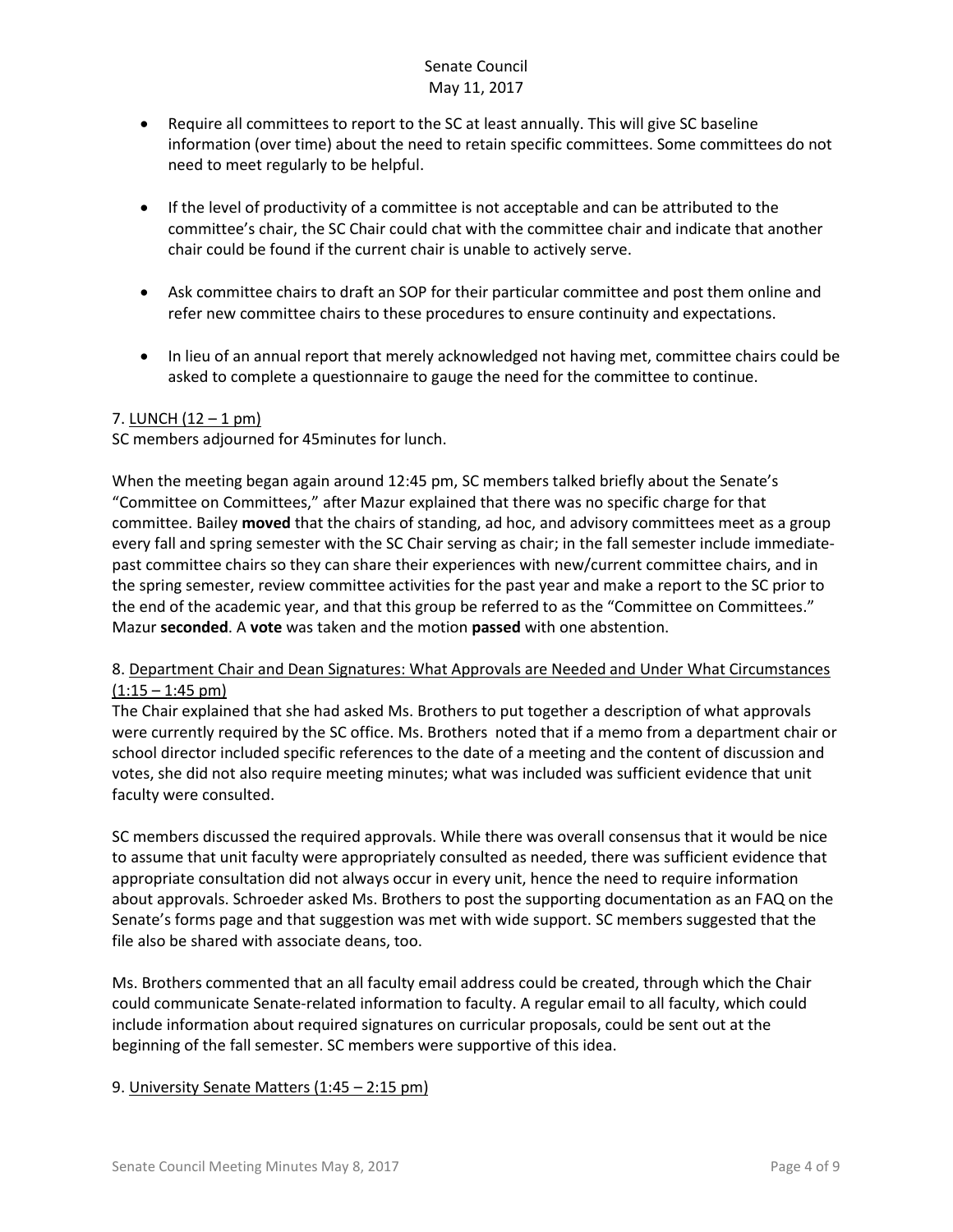The Chair asked SC members to consider the diversity of Senate membership and wondered if there were any obvious steps that could be taken to improve and increase diversity of members. Blonder commented that the University was overwhelmingly white and she was not sure if the Senate's ethnic and racial make-up mirrored that of the University as a whole, or if the Senate lagged behind. SC members discussed what was generally perceived as a University culture that lacked an emphasis on diversity, e.g. a series of white men on a podium at a recent building dedication and the lack of conversations in search committees about soliciting applicants from a diverse pool. There were a variety of comments and suggestions on how to increase the diversity in Senate membership.

- Diversity should be considered by colleges when nominating faculty to serve in the Senate. Dean's offices could communicate a message to their college faculty when the Senate's college elections are being conducted.
- UK has so few faculty of color that many faculty of color cannot take on additional service roles – most faculty of color are already serving the University in some way.
- In some colleges, faculty of color are quickly promoted into administrative positions, which removes that faculty member from the faculty ranks, thereby worsening diversity of the faculty.
- In search committee deliberations, it is often students who raise the issue of having diverse perspectives.
- One SC member learned he was half Native American, but once that information became more widely known, he was inundated with offers to serve on committees pertaining to minority affairs.
- Every college has a diversity officer and it seems likely that UK's Vice President for Institutional Diversity Sonja Feist-Price would meet with all of them, either individually or as a group.
- The letters that are sent to deans to initiate college elections could also include suggestions on how to encourage participation from a diverse group of faculty.
- The Char could reach out to Vice President for Institutional Diversity Feist-Price and ask that she (Feist-Price) contact diverse faculty, too, about college elections.
- It would be interesting to know if the salary "fighting fund" ever gets used to promote/secure diversity among current faculty members.
- Invite Vice President Feist-Price to attend a SC meeting to talk about diversity initiatives that Senate could undertake.

SC members then discussed the possibility of creating a new Senate committee, to be focused on increasing diverse membership. After discussion, Grossman **moved** that the SC recommend to Senate that it establish a permanent committee (that is not required to be chaired by a senator) on diversity and inclusion and that the charge of the new committee includes the following responsibilities: 1. to increase the diversity among senators, in particular representation of underrepresented minorities; 2. to work with admin to disseminate best practices for recruiting and retaining faculty of color; and 3.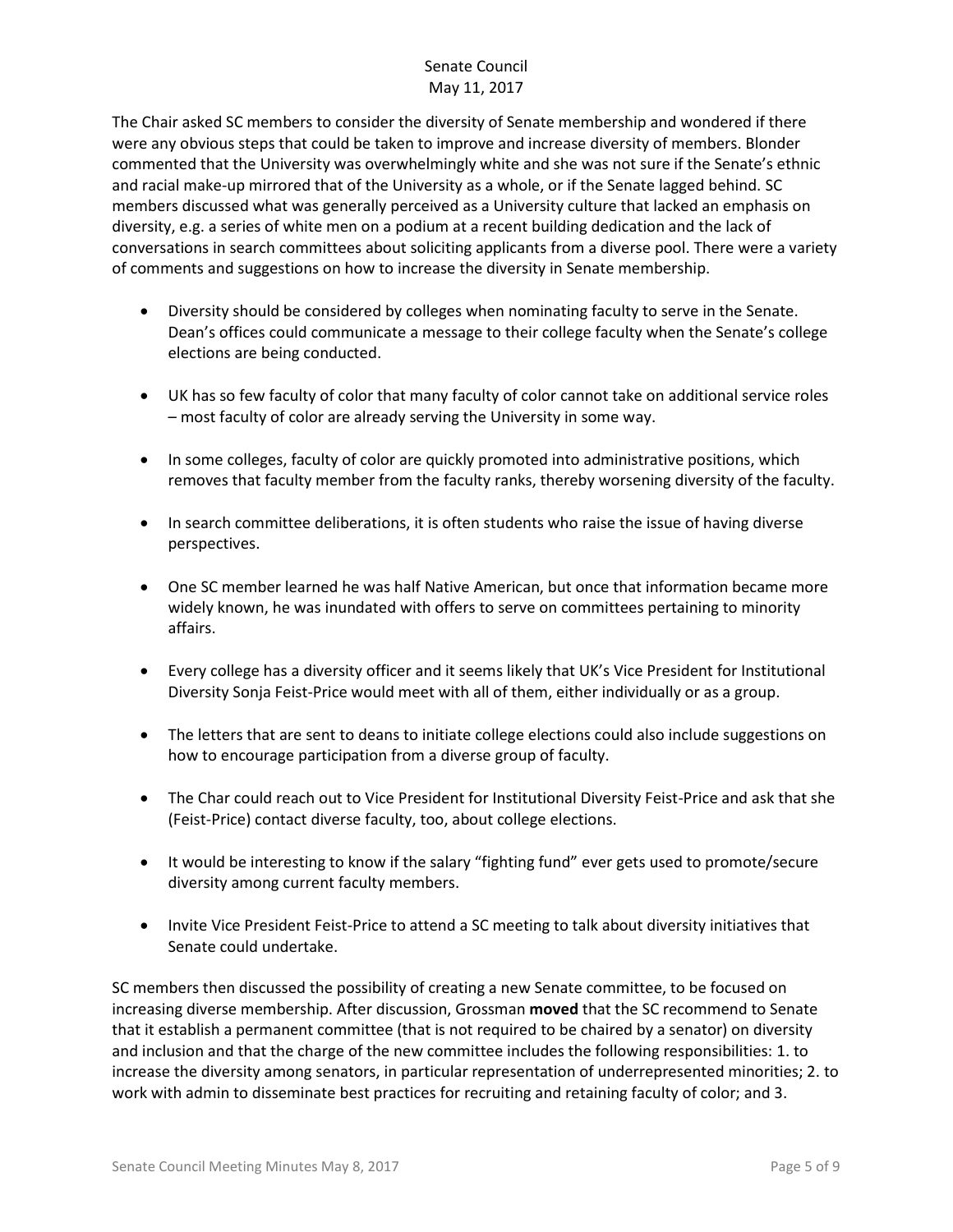address other issues around diversity and inclusion as they arise. Grossman noted that his intent was to give Senate an opportunity to think about it and discuss it at the September Senate meeting, but then vote on it in October. McGillis **seconded**. A **vote** was taken and the motion **passed** with none opposed.

SC members then discussed meeting productivity. The Chair began by saying that anyone who has led a group of people knows the tension that occurs when balancing the need to give senators enough time to discuss at their leisure and the need to be productive. She said she had received some feedback about the April Senate meeting in which at least one senator expressed frustration at what they perceived as insufficient time for discussion. The Chair asked SC members to offer their comments and perceptions about Senate meeting activity. SC members had a number of comments about the May Senate meeting in particular, as well as tactics the Chair could use. During discussion, the Chair noted that the new Senate parliamentarian in the fall semester would be Cross; the most recent parliamentarian had been a great help but had served for the past few years.

- Unless the President is addressing the Senate, the Chair should always be the one to lead discussion by calling on senators. Although a variety of individuals are invited to present to Senate, it is also unlikely that they are all well versed in parliamentary procedure.
- Ask Senate to move a motion to limit debate on an agenda item. It could be done at the beginning of the meeting as a housekeeping item or it could be a motion made during discussion.
- Continue trying to solicit senators' comments for and against an agenda item, as opposed to generally asking for discussion.
- There may be a need for more information to be given to senators to explain what an agenda item entails and exactly what senators are voting on.

The Chair expressed her appreciation for SC members' willingness to always come to SC and Senate meetings prepared, already having read the materials. She said that a lot of effort was made to get agendas out to SC members in the middle of the week, so that SC members are not always spending Sunday afternoons reviewing agendas. She also commented that it seemed like more senators were speaking during meetings, which was a good thing; in the past, it seemed that SC members were the most common speakers and movers of motions during Senate meetings. Students were also speaking up more frequently. Comments and suggestions continued.

- As necessary during discussions, remind senators how much time is remaining in the meeting and how much is left to be done.
- Include a timeline on an agenda as a guide for how much time has been allotted to spend on individual items, even if it is not enforceable.
- A committee chair that is presenting a series of items may notice that Senate is getting bogged down on one specific item. That committee chair (or anyone else, for that matter) could move to postpone discussion on that particular item until other items from that committee are reviewed, or even until after all remaining agenda items are reviewed.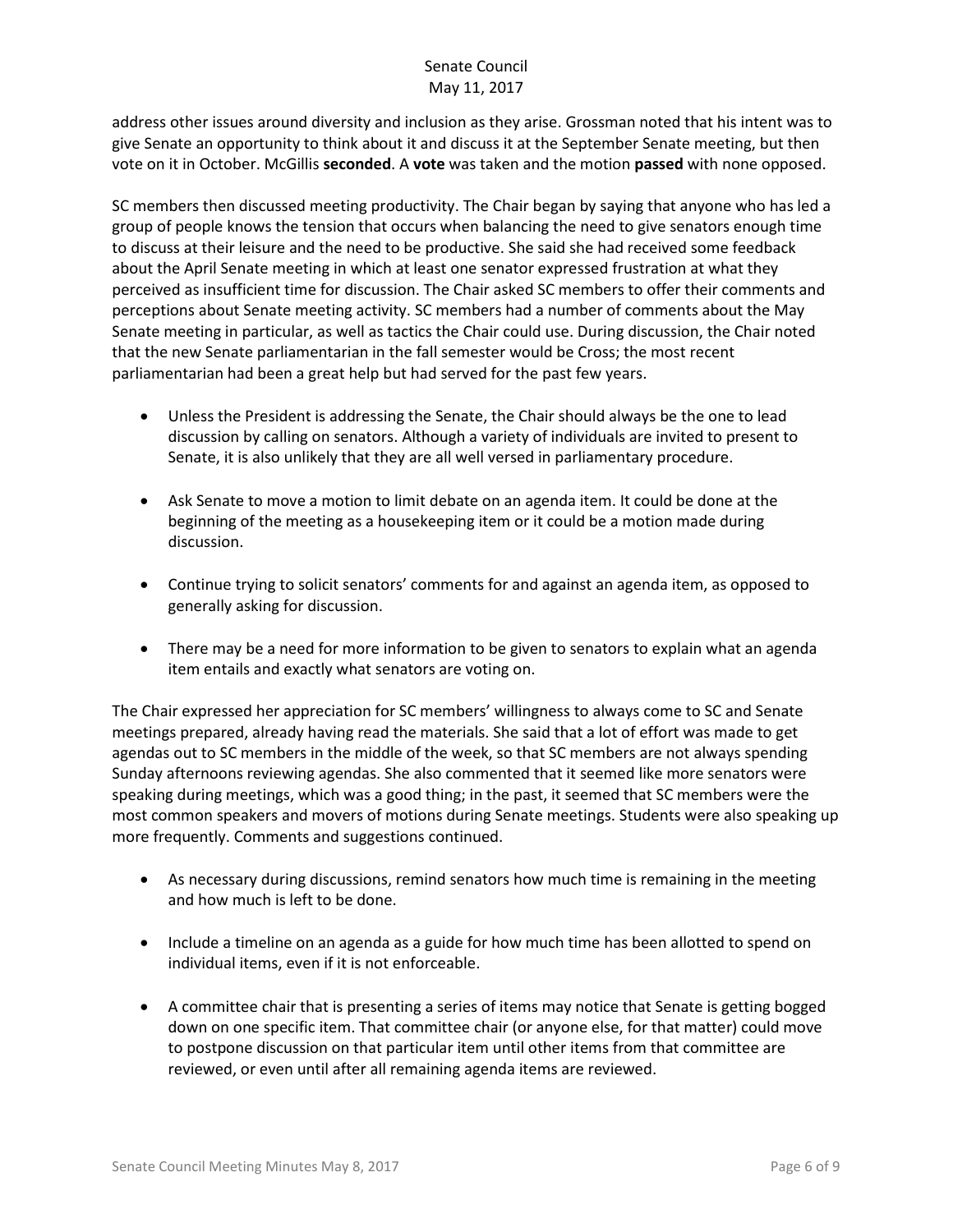The Chair thanked SC members for a fruitful discussion.

### 10. Update on UK Core – Eric Sanday, UK Core Education Committee Chair (2:30 – 3:15 pm)

The Chair welcomed Eric Sanday (AS/Philosophy, interim department chair) and explained that he is the UK Core Education Chair – he was in attendance to talk about UK Core and a new initiative currently titled, "Inclusive Excellence." Guest Sanday explained that discussions about UK's general education program began at least 10 years ago and started with Global Dynamics and US Citizenship, which had some language specifically referencing social justice, but also included more traditional political and citizenship issues. Fast forwarding to November 2015, some concerned students met with President Eli Capilouto and expressed a desire for increased curricular discussions about diversity & inclusion. That and other motivations resulted in a proposal for a diversity & inclusion graduation requirement, which could also be viewed as a social justice graduation requirement. Currently, the idea is not to require students to take a particular course, but rather that the requirement would be met through an existing (or new) course in one of the 10 areas of UK Core, or a course in a student's own major, which included significant discussion about a topic related to diversity and inclusivity. The Chair and Sanday reiterated that the requirement was not a course requirement. There had been a discussion about rewriting the US Citizenship, but that would remove a traditional citizenship class. Another drawback was that some courses with large enrollments that currently serve many students as the US Citizenship course (such as the introductory Political Science class) would no longer be included in UK Core because they currently do not have a social justice-type component. A further problem is that there are not enough courses focused solely on diversity & inclusion to service the entire undergraduate population. The current plan (use existing courses offered in UK Core and through the student's major) will let students "double dip" and use one course to fulfill more than one requirement. The priority is implementing the diversity & inclusion course in such a way as to ensure that no credit hours are added to any student's requirements for graduation.

Sanday explained that the day before the retreat there had been a day-long retreat hosted by the Senate Council, UK Core Education Committee, and other stakeholders with about 15 – 20 faculty, administrators, and students – discussions included student learning outcomes and what a course would need to encompass to be included as part of an Inclusive Excellence (IE) requirement. The basic idea was that at the very least, a course would need to have a substantive focus on a social justice-related issue and include content on intersectionality or the ways in which different types of identity interact. There is a range of what a course could look like to be identified as meeting the IE requirements – at the most permissive end of the spectrum, there are many, many courses that a student could take, and it is quite likely that a student could have already taken one of those courses, even by mistake. On the other end of the spectrum would be courses that are more restrictive in terms of what would be required to identify a course as meeting the IE requirement – these courses were much fewer in number and harder to find currently in existence. Sanday explained that one current unknown was the amount of resources that upper administration was willing to contribute to the initiative, and when.

Regarding some technicalities, Sanday explained that House Bill (HB) 160 requires UK to give general education certification to every student that transfers in with general education credits. If the intent is to have a campus conversation about diversity and inclusion and there is a desire to not allow a class taken at another institution to meet the IE requirement, then it must be a "graduation requirement." If it is a part of UK Core, then many students will not take a course to fulfill the IE requirement here, but rather will fulfill the requirement elsewhere. Sanday said that in the fall, he would like to share information with senators and ask senators for their ideas about what they would want and what they would like to see. The intent is to have a vote in Senate by mid-winter at the latest (before February)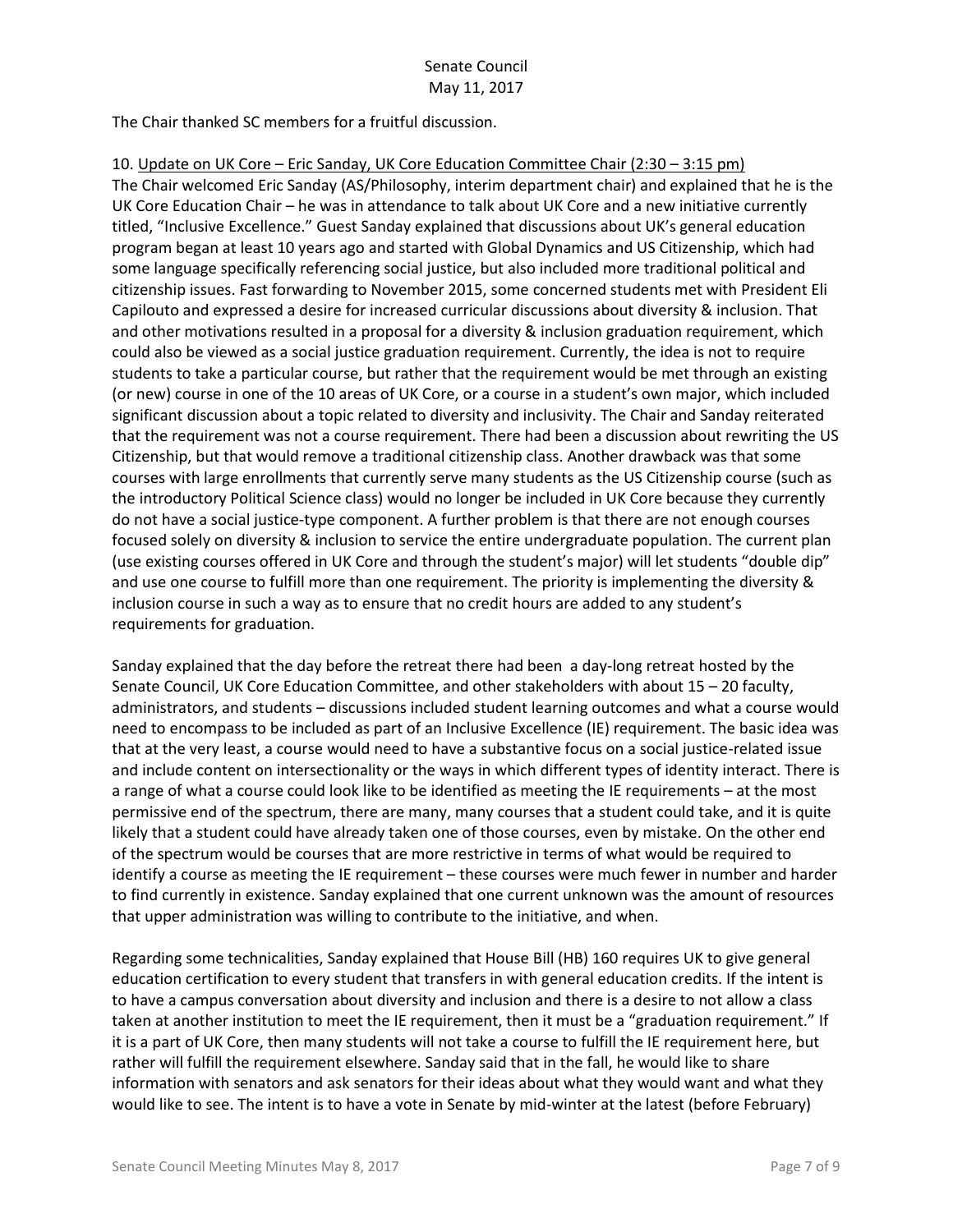and have the initiative be in place for the 2018-19 academic year. Sanday suggested that the intent is to start slowly and be very permissive for transfer students in the beginning; hopefully within a couple of years, UK will be able to develop relationships with the universities that send the most transfer students to UK to discuss how to ensure transfer students can meet the requirement.

The Chair asked about existing courses and Sanday indicated that in consultation with department chairs, the College of Arts and Sciences Deans' office put together a list of about 200 courses that deal with social justice in a broad sense, including environment, gender, race/ethnicity, sexual orientation, and identity. Sanday said that some courses that do not have a heavy emphasis on race/ethnicity but maybe the courses could be modified somewhat. He said there needed to be a balance – the higher you set the criteria, the fewer the classes that can count towards an IE requirement. If the bar is set too high, it may be too hard for a faculty member to find a way to incorporate it into the classroom. Furthermore, some faculty will need training to help hold these types of conversations in the classroom and help them avoid situations where the conversation goes sideways and the faculty member is not prepared for it.

SC members engaged Sanday in a lengthy and lively conversation about the IE graduation requirement. He noted that the intent was for a focus on things that are pertinent to Lexington and the Commonwealth. The Chair explained that the intent is to prepare a draft version of changes to the *Senate Rules* to codify the new graduation requirement, so that senators can see how it would look in the *SRs*. It would not be subject to a vote the first time it was discussed in Senate, but rather senators would offer feedback and that would inform the proposal that will be brought to Senate for a vote later in the year. Sanday welcomed Childress' comment that he [Childress] planned to solicit input from the Student Government Association.

When discussion wound down, Sanday introduced another UK Core-related topic – UK Core courses taught within the major. He explained that there are a couple of programs that want to add a prerequisite for their UK Core class to restrict it to students within the major. He said that while there are a few ways to make that work and still remain in compliance with SACS' requirements that students can receive specialized training in UK Core classes and that UK Core include courses that are open to the broad student population, he was still concerned about it. He was anxious that over time it would result in Balkanization and separation of students into major-specific course, which would defeat the purpose of a "general" education requirement. SC members discussed the matter from a variety of perspectives, but there was a distinct sense during the discussion that all UK Core courses should remain open to all students, with the exception that some courses necessarily required a student to have taken other courses before enrolling. SC members did not object to the idea that Sanday and the UK Core Education Committee could allow an experimental trial of alternative restrictions, which would not set a precedent that UK Core would be required to follow in perpetuity.

Sanday also informed SC members that the UK Core Education Committee had submitted a recommendation to restrict the number of prefixes within a student's major that could be used to satisfy UK Core. The proposal had not yet been reviewed by the Senate's Admissions and Academic Standards Committee (SAASC), but he hoped it would be presented to Senate in the fall. Sanday commented that it was his impression that many units on campus believed that participating in UK Core by offering a course hurts the unit and its own programs. If the source of this belief was a result of how tuition monies flowed, the Chair said it would be useful to talk about it with Provost Tim Tracy.

SC members thanked Sanday more than once for attending and for the information he shared and he departed.